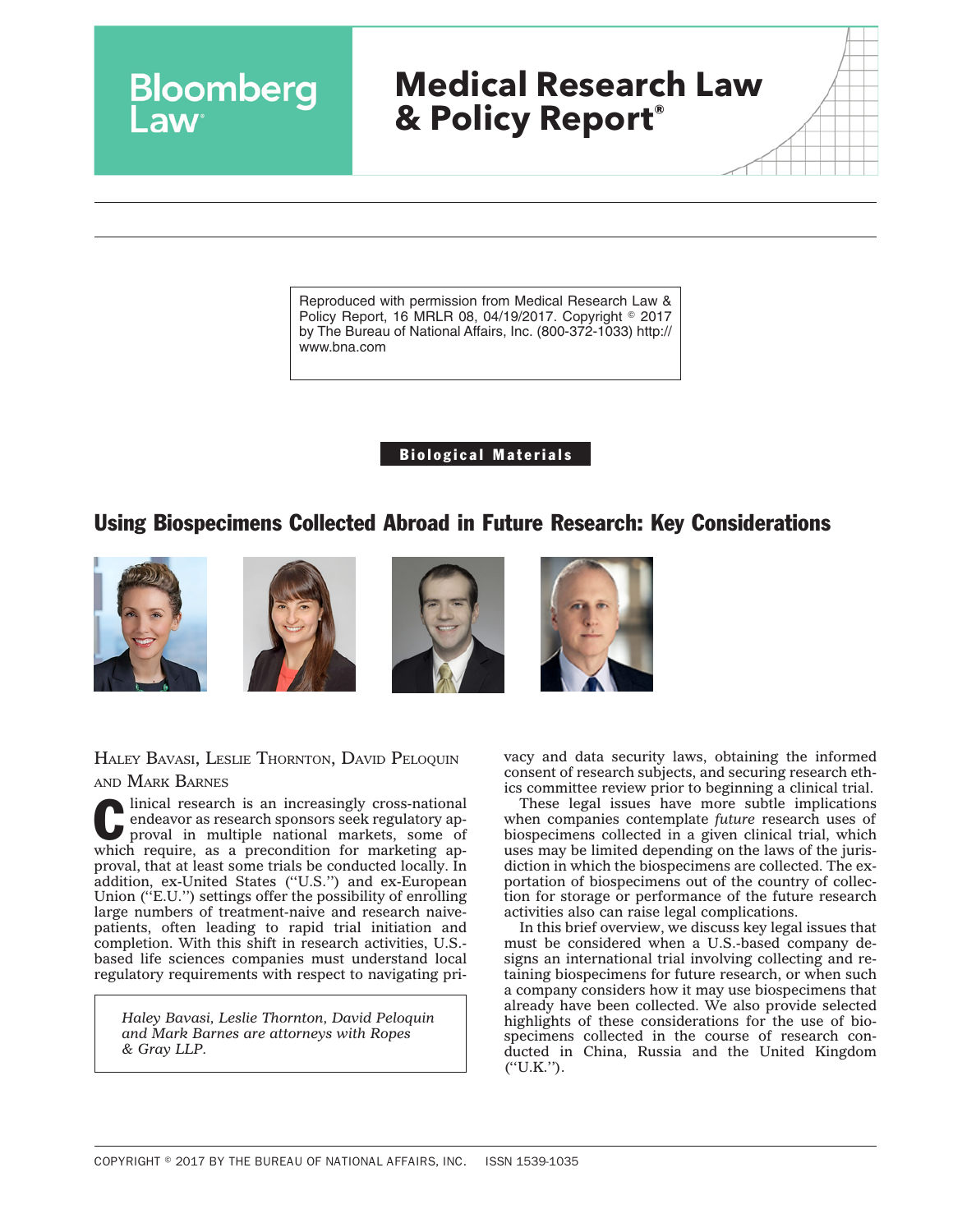**1. Key Considerations** When designing a clinical trial, or determining whether biospecimens collected in a previous trial may be used in future research, three types of laws generally need to be considered: (1) laws governing informed consent for future research use of biospecimens collected in the course of research involving human subjects; (2) laws regulating the conduct of genetic tests and/or the acquisition of genetic information; and (3) laws regulating the confidentiality of medical information and data protection laws.

*Informed Consent*

Under the [recently revised](https://www.ropesgray.com/newsroom/alerts/2017/01/HHS-Finalizes-Major-Changes-to-the-Common-Rule.aspx) Common Rule, *i.e.*, the set of federal regulations governing clinical research involving human subjects conducted or supported by the U.S. government (*see* [45 C.F.R. part 46\)](https://www.ecfr.gov/cgi-bin/text-idx?tpl=/ecfrbrowse/Title45/45cfr46_main_02.tpl), researchers may obtain broad consent with respect to the storage, maintenance and secondary research use of identifiable private information and identifiable biospecimens. However, when biospecimens are collected from research sites outside of the U.S., the legal/ethical framework of the jurisdiction in which the sample is collected must be considered with respect to informed consent—in particular, how biospecimens gathered in the course of the research may be used in future research that may not be defined in the informed consent document signed by the subject. While the U.S. permits the obtaining of broad consent for future use, other countries require *specific* informed consent for such future use. Therefore, in cases in which future use is not contemplated in an informed consent document, researchers must determine whether an individual has consented to research that is separate—whether temporally, topically or both—from the original research to which the subject expressly consented. In addition to requiring specific consent to future research, jurisdiction-specific laws and regulations may require that the subject consent to the necessary storage/ retention of the sample itself for a period of time following completion of the original study, and that the sample be destroyed if such consent has not been obtained.

#### *Genetic Testing*

As genetic testing becomes more advanced and ubiquitous in science and medicine, so do the laws regulating conduct of genetic testing and acquisition of genetic information therefrom. Although genetic testing done in ''bench research'' may not yield clinical information that typically would be disclosed to subjects, the genetic testing laws in ex-U.S. countries that regulate genetic testing in the clinical context could apply nonetheless particularly with respect to consent and privacy. Because future research often involves genetic testing, such country-specific laws may cause additional hurdles to utilizing biospecimens collected in the course of research.

#### *Confidentiality and Data Protection Laws*

The interplay between confidentiality and data protection laws, consent and future research also is of importance. Country-specific data privacy laws particularly those in the E.U., where it soon will be required to follow the [General Data Protection](http://www.eugdpr.org/) [Regulation—](http://www.eugdpr.org/)often apply to ''health information'' or "personal information," both of which generally would encompass the results of a genetic test that is run using a biospecimen collected in the course of future research. These laws often require the entity processing the information to have obtained the express consent of the individual whose data are being processed. While a biospecimen itself is not ''information,'' the resulting data generally would be subject to these types of regulations, which may give individuals a right to request access to the information, place restrictions on the data processer's ability to share the information with third parties and impose requirements for retention and/or destruction of the data.

Certain privacy laws restrict the *export* of data outside the jurisdiction in which the data are collected, especially when the information is flowing to a country that is considered to have ''inadequate'' privacy protections relative to the exporting jurisdiction. When exporting biospecimens, companies and research institutions should consider whether the receiving country is a permissible recipient under the regulations of the originating country. In addition to restrictions regarding the flow of data, countries also may impose restrictions on the export of biological material, such as customs import/export controls.

## 2. Ex-U.S. Examples: China, Russia and the U.K. *China*

Under China's Human Genetic Resources (''HGR'') Guidelines, research sponsored by foreign firms in connection with Chinese-derived HGRs must take the form of international collaboration projects with a Chinese partner, which may be subject to the prior approval of the HGR Administrative Office (*see* Interim Measures for the Administration of Human Genetic Resources (the ''HGR Measures''), [Guidelines for Administrative](http://www.most.gov.cn/tztg/201507/t20150703_120547.htm) [Approvals for Sampling, Collecting, Trading and Ex](http://www.most.gov.cn/tztg/201507/t20150703_120547.htm)[porting of Human Genetic Resources](http://www.most.gov.cn/tztg/201507/t20150703_120547.htm) and *Regulations on the Administration of HGRs*, which were released in draft form for public comment in 2016). Under the HGR Measures, HGRs are defined as genetic materials such as human organs, tissues, cells, blood and preparations of any type or recombinant DNA constructs, which contain human genome, genes or gene products as well as the information related to such genetic materials. International collaboration projects also must meet the following requirements, as relevant to this analysis: (a) have clear research purposes and objectives; (b) obtain the approval of ethics committees of the local collaborator, and the informed consent of HGR donors; and (c) be re-executed or otherwise obtained again in order to re-use specimens for new research programs. Based on these requirements, it is unlikely that informed consent documentation that does not specify anything regarding future research would be able to satisfy the HGR Guidelines if a company or research institution desires to use biospecimens collected in past studies for future research.

China also has strict regulations with respect to data access: Sponsors of research generally are allowed to access only the anonymized study data transcribed by investigators in the form of case report forms. The source data and records are maintained and used by the treating physicians exclusively (*see* [China's Regulations](http://www.nhfpc.gov.cn/yzygj/s3593/201312/a84f3666d1be49f7a959d7912a978db7.shtml) [for the Administration of Medical Records\)](http://www.nhfpc.gov.cn/yzygj/s3593/201312/a84f3666d1be49f7a959d7912a978db7.shtml). Finally, current regulations are silent as to export and retention of biospecimens collected in the course of clinical research after the research is concluded; however, the draft Regulations on the Administration of HGRs provide that: (1) the Chinese collaborator may establish a biobank to store specimens for research purposes, and (2) any export of biospecimens collected from Chinese